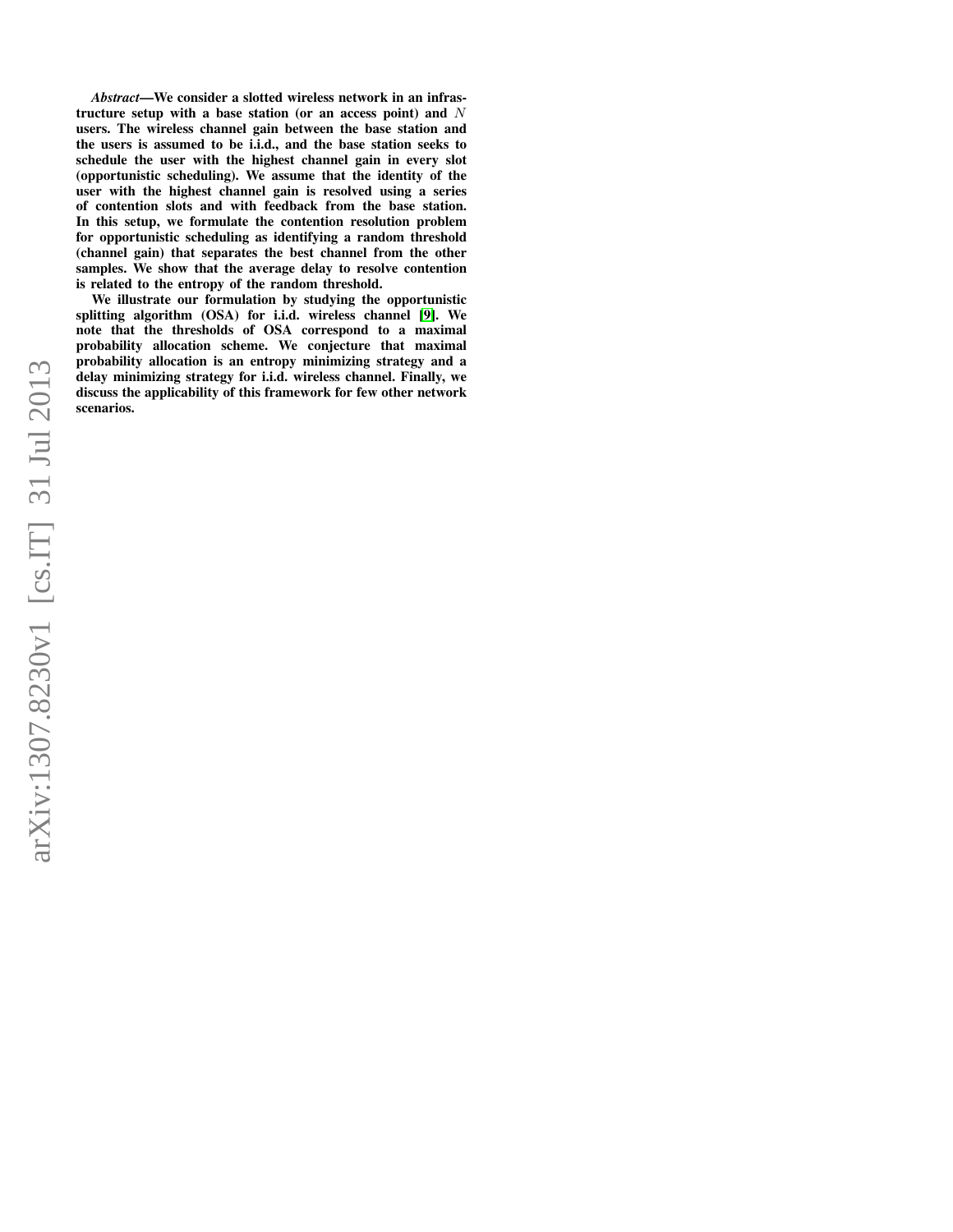# An Information Theoretic Point of View to Contention Resolution

## I. INTRODUCTION

The advancements in the physical layer technology has enabled cellular networks (e.g., 3G and 4G deployments like Mobile WiMAX, LTE Advanced) and WLANs (e.g., IEEE 802.11n) support hundreds of megabits per second. However, with more and more users now accessing the Internet using wireless as the last mile, there is a continuous necessity to judiciously use the available network resources. Cross-layer strategies have become extremely helpful in supporting the ever increasing demand for bandwidth and stringent QoS. Opportunistic scheduling and multiuser diversity (see [\[7\]](#page-6-1)) is one such popular cross-layer technique recommended in current cellular standards and in ad hoc deployments for increasing the available network capacity. Unlike the wired channel, the wireless channel will always be constrained by fading and interference. Multiuser diversity enhances the network performance by wisely scheduling the users when their relative channel conditions are better. Opportunistic scheduling is known to significantly improve the network performance, especially for elastic traffic with loose delay constraints.

Opportunistic scheduling involves learning the channel state information of the contending users and scheduling the user with a relatively better channel. Centralized schemes like polling incur a lot of overhead and may not scale well with the number of users. For such schemes, the rate region of the channel and the set of feasible QoS are well known (see e.g., [\[6\]](#page-6-2)). The performance of the system with partial channel state information was studied in [\[12\]](#page-6-3). There is a lot of interest in developing distributed and semi-distributed algorithms for opportunistic scheduling. One popular technique has been to adjust the backoff parameters of the nodes based on their instantaneous channel gain. A number of works have studied the optimal performance and the achievable throughput of such strategies (see e.g., [\[8\]](#page-6-4)). In [\[9\]](#page-6-0), the authors propose a splitting algorithm that resolves contention with feedback from the base station. The distributed strategies incur losses due to collisions but are known to very efficient especially for networks with a large number of users.

In this work, we are interested in the contention resolution problem of resolving the identity of the user with the highest channel gain. We formulate the contention resolution problem for opportunistic scheduling as identifying a random threshold (channel gain) that separates the best channel from the other samples. We show that the average delay to resolve contention is related to the entropy of the threshold random variable. We illustrate our formulation by studying the opportunistic

splitting algorithm [\[9\]](#page-6-0). We show that OSA is a maximal probability allocation scheme and we conjecture that MPA is an entropy minimizing strategy and a delay minimizing strategy as well. In this work, we have studied opportunistic scheduling for  $N$  users with i.i.d. channel gains. We believe that our formulation of contention resolution as a source code can help develop optimal strategies for a variety of other network scenarios as well.

## *A. Related Literature*

The idea of splitting with ternary feedback was originally proposed for scheduling users in Aloha type networks (see [\[1\]](#page-6-5)). In [\[2\]](#page-6-6), Arrow et al., study a problem of resolving the user with the highest sample value with binary type questions. The optimal strategy was studied when accurate feedback of the number of contending users involved in every slot was available. The near optimality of greedy strategies (like MPA studied in Section [V\)](#page-4-0) was also discussed in [\[2\]](#page-6-6). In [\[3\]](#page-6-7), Anantharam and Varaiya prove the optimality of binary type questions to minimize the average delay in [\[2\]](#page-6-6). The performance of binary type questions in the presence of ternary feedback was first reported in [\[5\]](#page-6-8). The optimal thresholds were obtained and the relevance to opportunistic scheduling was discussed.

In [\[9\]](#page-6-0), Qin and Berry study splitting with ternary feedback for opportunistic scheduling for i.i.d. wireless channel. We have briefly described the algorithm in Section [III;](#page-2-0) we motivate our formulation of contention resolution as a source coding problem by studying the opportunistic splitting algorithm presented in [\[9\]](#page-6-0). Splitting algorithms have been studied for other network and channel scenarios as well. In [\[4\]](#page-6-9), Kessler and Sidi study splitting algorithms for noisy channel feedback. In [\[10\]](#page-6-10), Qin and Berry report the performance of splitting for different notions of fairness. In [\[13\]](#page-6-11), Yu and Giannakis study the performance of splitting with successive interference cancellation in a tree algorithm. In this work, we restrict to i.i.d. wireless channel under ideal channel assumptions; our aim is to present an alternate formulation for contention resolution using a source coding framework.

There are number of works concerning distributed opportunistic feedback schemes for wireless systems (see e.g., [\[11\]](#page-6-12)). In [\[8\]](#page-6-4), Qin and Berry proposes a channel aware ALOHA and characterizes its performance. In [\[14\]](#page-6-13), Patil and de Veciana discuss about reducing feedback for opportunistic scheduling to support best effort and real time traffic. In this work, we consider a semi-distributed framework where the base station helps resolve contention with feedback.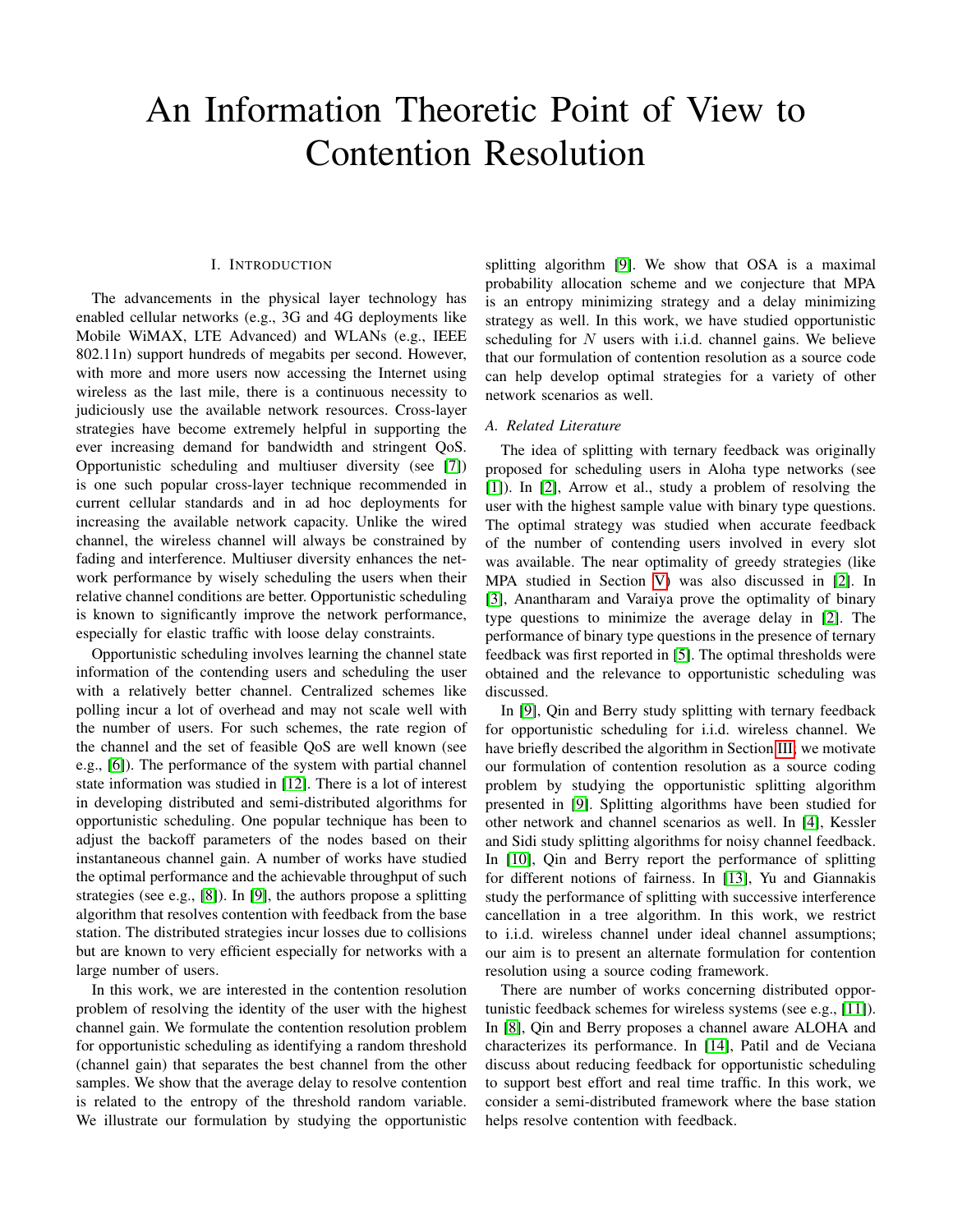#### *B. Outline*

In Section [II,](#page-2-1) we describe the network model and the opportunistic resolution problem. In Section [III,](#page-2-0) we briefly describe the opportunistic splitting algorithm from [\[9\]](#page-6-0) and motivate our formulation. In Section [IV,](#page-3-0) we present contention resolution problem for opportunistic scheduling as a source coding problem. In Section [V,](#page-4-0) we characterize OSA using a maximal probability allocation scheme and study its performance. In Section [VI,](#page-5-0) we discuss the applicability of our framework for other network scenarios and in Section [VII,](#page-6-14) we conclude the paper and discuss future work.

## II. NETWORK MODEL

<span id="page-2-1"></span>We consider the downlink wireless channel of a single cell of a cellular data network (or of a single cell WLAN in an infrastructure setup). A fixed number of users,  $N$ , share the slotted wireless channel over time. We assume that the channel gain between the base station and the wireless users is independent and identically distributed with a common continuous distribution  $F(\cdot)$ . We also assume that the users have knowledge of the common channel distribution  $F(\cdot)$  and the number of users in the network, N.

Let  $(H_{n,1}, H_{n,2}, \cdots, H_{n,N})$  represent the vector channel gain of the users in slot  $n$ . We assume that every user  $i$  would know its instantaneous channel gain  $H_{n,i}$  at the beginning of every slot, but that information is not available with other users in the network, including the base station. The channel state information  $H_{n,i}$  can be made available to the user i by the transmission of a pilot signal by the base station at the beginning of the slot. The base station seeks to identify and schedule the user with the highest channel gain in every slot (opportunistic scheduling), i.e., the base station seeks to schedule

$$
\arg \max_{\{i=1,\cdots,N\}} \{H_{n,1}, H_{n,2}, \cdots, H_{n,N}\}\
$$

in slot *n*. Define  $X_{n,i} := F(H_{n,i})$ , the cumulative distribution value in the slot *n*. Then, the vector  $(X_{n,1}, X_{n,2}, \cdots, X_{n,N})$ is i.i.d. Uniform in [0, 1] for any channel distribution  $F(\cdot)$ . Further, the contention resolution problem can equivalently be described as

$$
\arg \max_{\{i=1,\cdots,N\}} \{X_{n,1}, X_{n,2}, \cdots, X_{n,N}\}\
$$

Hence, without loss of generality, we will assume that  $F(\cdot)$  is Uniform in [0, 1] and consider  $(X_{n,1}, X_{n,2}, \cdots, X_{n,N})$  as the channel gain variables.

The base station resolves the identity of the user with the highest channel gain by coordinating the contention resolution process and by providing necessary feedback to aid in the resolution. We assume that a time slot comprises of  $K$  mini slots, where the mini slots are used to resolve the contention. For example, the users can transmit MAC packets (like RTS/CTS in IEEE 802.11 DCF), possibly with some channel information, to the base station in a minislot and the base station can feed back the state of the contention in that slot. We assume that the base station feeds back the result of the

contention within the minislot and the feedback of the base station is received by all the nodes in the network without any error. At the end of the contention process, the user that succeeded in the contention is permitted to transmit data in the remainder of the slot. In this setup, an objective of the base station would be to minimize the average number of minislots required to identify the user with the highest channel gain.

## III. OPPORTUNISTIC SPLITTING

<span id="page-2-0"></span>In this section, we briefly describe a contention resolution strategy, opportunistic splitting algorithm (OSA) from [\[9\]](#page-6-0), for a fixed number of users  $N$  and for i.i.d. block fading wireless channel. Polling for opportunistic scheduling requires N minislots to identify the user with the highest channel gain. OSA is a distributed medium access control protocol that uses ternary feedback to identify the user with the best channel with a constant overhead.

A time slot is assumed to comprise of a maximum of  $K$ minislots which are used for contention resolution. In every minislot, OSA describes a continuous range in [0, 1] (the sample space of the Uniform random variable),  $(y_{min}, y_{max}] \subset$  $[0, 1]$ ; only the user(s) whose channel gain values fall within the range will transmit contention resolution packets in the minislot. At the end of the minislot, every user receives a feedback from the base station of  $0$  or  $1$  or  $e$ , indicating if the minislot was idle (no transmission), contained a successful packet transmission or involved an error due to collision, respectively. If the feedback is 1, the lone transmitter is declared the winner of the contention and is permitted to transmit data for the remaining duration of the slot. If the feedback is 0 or e, then the range is suitably adjusted and the contention resolution process continues until either a success occurs or the time-slot ends.

The following pseudo-code describes the OSA algorithm for a fixed number of users  $N$  and for i.i.d. channel gain (see [\[9\]](#page-6-0) for more details). In the pseudo-code,  $f$  denotes the feedback in a minislot and  $k$  is the count of the number of minislots used for contention resolution.

<span id="page-2-2"></span>Initialize:  $y_{low} = 0, y_{min} = 1 - \frac{1}{N}, y_{max} = 1$ Initialize:  $f = 0$  and  $k = 1$ while ( $f \neq 1$ ) and ( $k \leq K$ ) do  $f = (0, 1, e)$  feedback from  $(y_{min}, y_{max}]$ if  $(f = e)$  then  $y_{low} = y_{min}$  $y_{min} = \frac{(y_{min}+y_{max})}{2}$ end if if  $(f = 0)$  then  $y_{max} = y_{min}$ if  $(y_{low} \neq 0)$  then  $y_{min} = \frac{(y_{low} + y_{max})}{2}$ else  $y_{min} = y_{max}(1 - \frac{1}{N})$ end if end if  $k = k + 1$ end while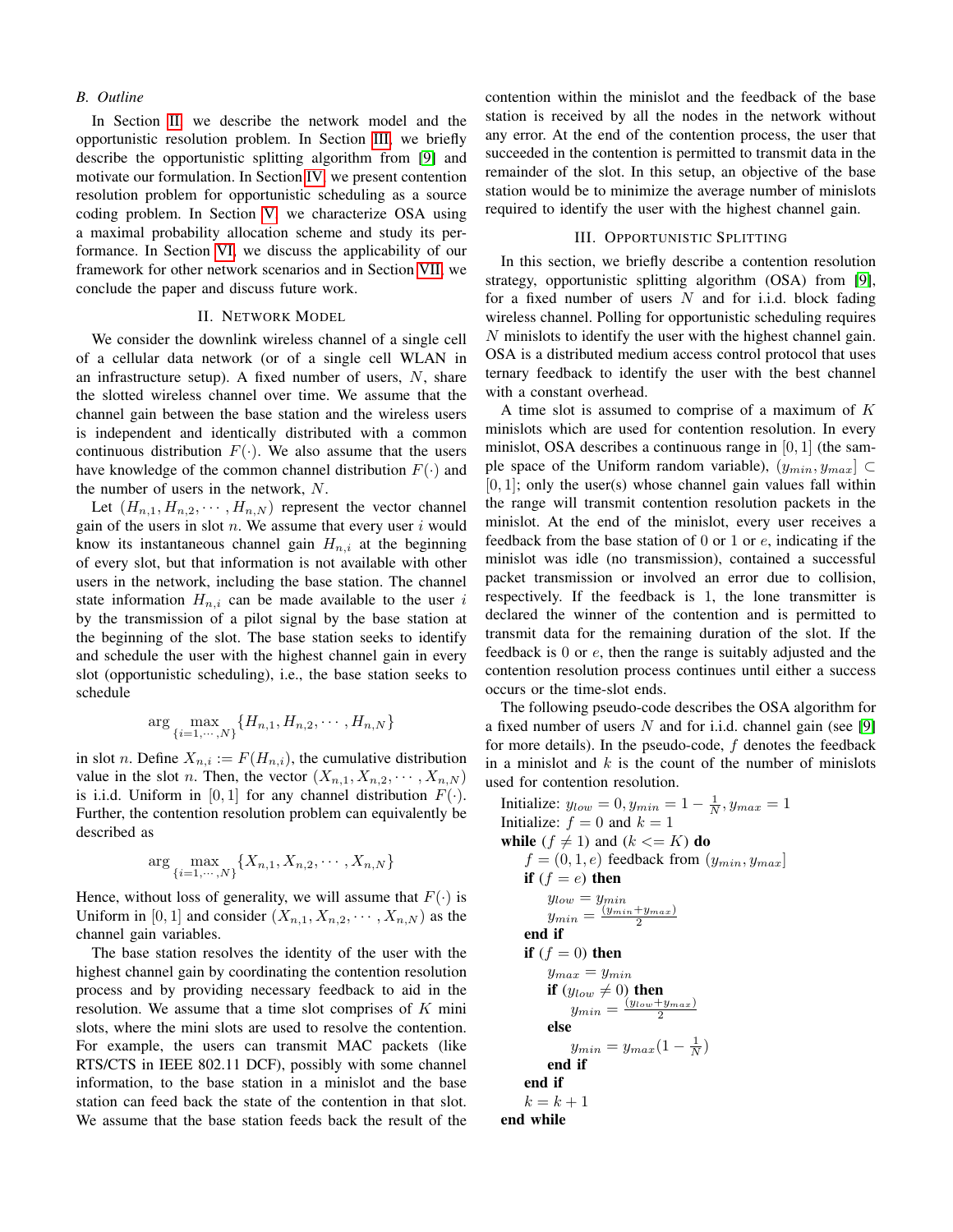*Remarks 3.1:* The key features of the opportunistic splitting algorithm are the following.

- 1) OSA aims to maximize the chances of success in every minislot. For example, with  $N$  users independently and Uniformly distributed in  $[0, 1]$ , the probability of success (identifying the user with the best channel) in a minislot with the range  $(p, 1]$ ,  $Np(1-p)^{N-1}$ , is maximized at  $p = 1 - \frac{1}{N}$ . In fact, OSA begins contention resolution with the range  $(1 - \frac{1}{N}, 1]$ .
- 2) When a collision occurs, OSA assumes that the most likely scenario is that two users are involved in the collision, and hence, it updates the threshold from  $(y_{min}, y_{max}]$  to  $(\frac{y_{min} + y_{max}}{2}, y_{max}]$  (the optimal strategy if there are only two contending users).

OSA is an effective contention resolution strategy with the average number of minislots required to resolve contention known to be less than 2.5070 slots, independent of the number of users and channel gain distribution.

## *A. Two User Case*

In this section, we will discuss in detail the opportunistic splitting algorithm for the two user case. The example will help us motivate the source coding framework described in the Section [IV.](#page-3-0) Let  $N = 2$  and let  $(X_1, X_2)$  correspond to the vector channel gain of the two users in a slot. Define  $Y_1 := \min(X_1, X_2)$  and  $Y_2 := \max(X_1, X_2)$ . Then,  $(Y_1, Y_2)$ is the ordered pair of the channel gain values where  $0 \le Y_1 \le$  $Y_2 \leq 1$ .

OSA initializes with  $y_{low} = 0, y_{min} = \frac{1}{2}$  and  $y_{max} = 1$ . In the first minislot, only the user(s) with  $\frac{1}{2} < X_i$  transmit a control packet. A success (a single transmission) happens in the first minislot iff  $(X_1 \leq \frac{1}{2} < X_2)$  or  $(X_2 \leq \frac{1}{2} < X_1)$ , i.e., a success happens iff  $Y_1 \leq \frac{1}{2} < Y_2$ . The probability of the event can easily be computed and is equal to  $\frac{1}{2}$ . Thus, contention is resolved in the first minislot whenever  $0 \leq$  $Y_1 \leq \frac{1}{2} < Y_2 \leq 1$  and the probability of the event is  $\frac{1}{2}$ ; the threshold that resolves the contention successfully for the set  $\{(Y_1, Y_2) : 0 \le Y_1 \le \frac{1}{2} < Y_2 \le 1\}$  is  $\frac{1}{2}$  and the base station feeds back a 1 in this case. In the first minislot, an error due to collision occurs iff  $\frac{1}{2} < Y_1 \leq Y_2$  and the slot is left idle iff  $Y_1 \leq Y_2 \leq \frac{1}{2}$ . Suppose that the feedback in the first minislot is e. Then, OSA updates the variables as  $y_{low} =$  $\frac{1}{2}$ ,  $y_{min} = \frac{3}{4}$  and  $y_{max} = 1$ . In the second minislot, only the user(s) with  $\frac{3}{4} < X_i$  transmit a control packet. A success happens now iff  $Y_1 \n\t\leq \frac{3}{4} \n\t\leq Y_2$  and the conditional probability of the event (conditioned upon a collision in the first minislot) is  $\frac{1}{2}$ . Thus, contention is resolved in the second minislot whenever  $\frac{1}{2} < Y_1 \leq \frac{3}{4} < Y_2 \leq 1$  and the probability of the event is  $\frac{1}{8}$ ; the threshold that resolves the contention successfully for the set  $\{(Y_1, Y_2) : \frac{1}{2} < Y_1 \leq \frac{3}{4} < Y_2 \leq 1\}$ is  $\frac{3}{4}$  and the base station feeds back a  $e1$  in the first two minislots.

In Table [I,](#page-3-1) we have listed sets of ordered two tuples along with the threshold  $(y_{min})$  for OSA that resolves the set. The feedback from the base station corresponding to the threshold

| Events                                                                      | Threshold     | Feedback | Prob           |
|-----------------------------------------------------------------------------|---------------|----------|----------------|
| $0 \le Y_1 \le \frac{1}{2} < Y_2 \le 1$                                     | $\frac{1}{2}$ |          | $\frac{1}{2}$  |
| $\frac{1}{2}$ < Y <sub>1</sub> $\leq \frac{3}{4}$ < Y <sub>2</sub> $\leq$ 1 | $\frac{3}{4}$ | e1       | $\frac{1}{8}$  |
| $0 \le Y_1 \le \frac{1}{4} < Y_2 \le \frac{1}{2}$                           | $\frac{1}{4}$ | 01       | $\frac{1}{8}$  |
| $\frac{3}{4} < Y_1 \leq \frac{7}{8} < Y_2 \leq 1$                           | $\frac{7}{8}$ | ee1      | $\frac{1}{32}$ |
| $\frac{1}{2} < Y_1 \leq \frac{5}{8} < Y_2 \leq \frac{3}{4}$                 | $\frac{5}{8}$ | e01      | $\frac{1}{32}$ |
| $\frac{1}{4} < Y_1 \leq \frac{3}{8} < Y_2 \leq \frac{1}{2}$                 | $\frac{3}{8}$ | 0e1      | $\frac{1}{32}$ |
| $0 \le Y_1 \le \frac{1}{8} < Y_2 \le \frac{1}{4}$                           | $\frac{1}{8}$ | 001      | $\frac{1}{32}$ |
|                                                                             |               |          |                |

## TABLE I

<span id="page-3-1"></span>THE PROBABILITY DISTRIBUTION ON THE THRESHOLD/FEEDBACK CORRESPONDING TO OSA FOR  $N = 2$  USERS.

(equivalently, the set) and the probability of the threshold (equivalently, the feedback) is also listed in the table.

<span id="page-3-2"></span>*Remarks 3.2:* We make the following observations from the Table [I.](#page-3-1)

- 1) The threshold  $(y_{min})$  that resolves  $(Y_1, Y_2)$  is always such that  $Y_1 \leq y_{min} < Y_2$ , i.e., OSA resolves contention by identifying a threshold between the user channel gains. The threshold is fed back to the users in ternary alphabet  $(0, 1, e)$ . The lone user with a channel gain strictly greater than the threshold value fed back by the base station would learn about its successful contention resolution and the other users would refrain from transmitting any further in the slot.
- 2) The feedback for a threshold  $y_{min}$  is, in fact, the binary expansion of  $y_{min}$  (when feedback e and feedback 1 is mapped to 1 and feedback 0 is mapped to 0). The feedback  $1$  is equivalent to feedback  $e$  followed by an EoC (end of contention) in this case.
- 3) The thresholds that resolve contention for OSA form a countable set with a valid probability distribution (the probabilities sum up to 1).
- 4) The average delay to resolve contention is equal to the average length of the feedback, which is a function of the probability distribution of the threshold random variable. The probability distribution is a function only of the contention resolution algorithm (for the i.i.d. case). An optimal choice of the thresholds can minimize the average description length of the feedback and the delay to resolve contention.

In Section [IV,](#page-3-0) we will propose a general framework for contention resolution for opportunistic scheduling motivated by the above observations.

## IV. A SOURCE CODING PROBLEM

<span id="page-3-0"></span>In this section, we will formulate contention resolution for opportunistic scheduling with ternary feedback as identifying a random threshold (channel gain) that separates the best channel from the other samples. Let  $(X_1, X_2, \dots, X_N)$  correspond to the vector of i.i.d. channel gain values in a slot and let  $(Y_1, Y_2, \dots, Y_N)$  be the ordered N-tuple of channel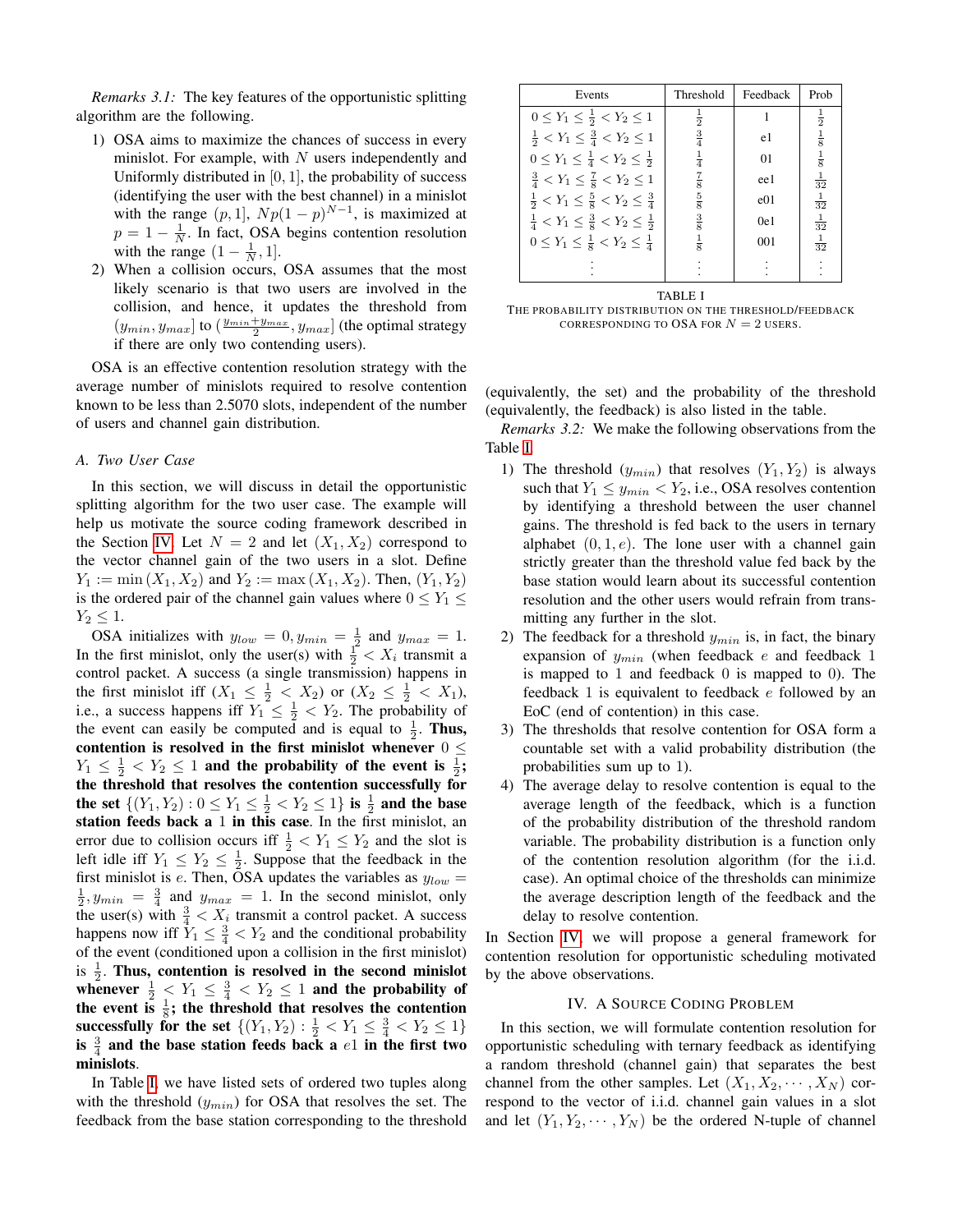gain values of the N users such that  $0 \le Y_1 \le Y_2 \le$  $\cdots \leq Y_{N-1} \leq Y_N \leq 1$ . The base station seeks to identify  $\arg \max_{\{i=1,\dots,N\}} \{X_1,\dots,X_N\}$ , or, equivalently,  $\arg \{Y_N\}$ in the slot. We aim to resolve the contention by identifying a threshold Y such that  $Y_{N-1} \leq Y < Y_N$ ; the base station will feedback the threshold Y using ternary alphabet of  $0, 1$ and e which aids in resolving the contention.  $Y_{N-1}$  and  $Y_N$  are random variables, and hence, the threshold Y will also be a random variable. Obviously, the uncertainty in Y would be a measure of the average description length of the threshold/feedback.

Let  $C : [0,1] \times [0,1] \rightarrow [0,1]$  be a code (an allocation), which assigns for every 2-tuple  $(Y_{N-1}, Y_N)$  an element  $Y :=$  $C(Y_{N-1}, Y_N) \in [0, 1]$ , such that  $Y_{N-1} \leq Y < Y_N$ . Let Y have a discrete distribution, i.e., let there exist a set  $\Omega_Y =$  $\{y_1, y_2, \dots\}$  and a set of probabilities  $\{p_{y_1}, p_{y_2}, \dots\}$  such that  $\sum_{i=1}^n p_{y_i} = 1$ , and  $p_{y_i} := Pr(Y = y_i)$ . Then, the entropy of  $i=1$   $p_{y_i} = 1$ , and  $p_{y_i} := Pr(Y = y_i)$ . Then, the entropy of the random variable  $Y$  (equivalently, the code  $C$ ) is defined as

$$
-\sum_{i=1}^{\infty} p_{y_i} \log_2(p_{y_i})
$$

Clearly, the entropy would approximate the average length of the feedback required for a contention resolution algorithm that resolves a two tuple  $(Y_{N-1}, Y_N)$  with threshold  $C(Y_{N-1}, Y_N)$ .

The code  $C($ ,  $)$  can, in general, take a continuous sample space, all of [0, 1] and a useful description of entropy may not be possible in such cases. For continuous distribution  $F(\cdot)$ ,  $Pr(Y_{N-1} \neq Y_N) = 1$ , and for every  $(Y_{N-1}, Y_N)$  such that  $Y_{N-1} \neq Y_N$ , there is some rational Q such that  $Y_{N-1} \leq Q$  $Y_N$ . Hence, we can always identify a code with a countable sample space for any continuous  $F(\cdot)$  and define its entropy. Further, the feedback from the base station for any contention resolution algorithm is a finite sequence in ternary alphabet. Hence, we will always seek a code with a discrete distribution for  $Y$ . In such a framework, our objective could be to identify the code with the minimum entropy.

*Remarks 4.1:*

- 1) The maximal probability allocation scheme of OSA (see Section [V\)](#page-4-0) provides us a discrete distribution for the random threshold  $Y$  with a finite entropy.
- 2) The ternary description of the threshold does not use all the alphabets completely. For example, the alphabet 1 appears only at the end of every code word (EoC). Further, the code is non-singular but need not be uniquely decodable as the codes are decoded one at a time. Hence, the entropy of the threshold need not exactly measure the average feedback length (and the average delay).
- 3) We have assumed that the code C is a function only of the two tuple  $(Y_{N-1}, Y_N)$ . For correlated wireless channels and for arbitrary feedback schemes, we may need to consider C as a function of the N-tuple  $(Y_1, \dots, Y_N)$ .

## V. OSA AS A SOURCE CODE

<span id="page-4-0"></span>The opportunistic splitting algorithm with ternary feedback identifies a threshold Y for every N tuple  $(Y_1, \dots, Y_N)$  such that  $Y_{N-1} \leq Y < Y_N$ . OSA chooses the thresholds in a minislot such that the probability of success is maximized in the minislot. The following pseudo-code describes the code  $C: (Y_{N-1}, Y_N) \to Y$  corresponding to OSA.

$$
\Omega_{()} := \{ (Y_{N-1}, Y_N) : 0 \le Y_{N-1} \le Y_N \le 1 \}
$$
  
Initialize  $k = 1$ 

repeat

a) Define  $y_k$  as  $y_k := \arg \max_{y \in [0,1]} Pr(Y_{N-1} \leq y < Y_N | (Y_{N-1}, Y_N) \in \Omega_0)$ b) Define  $\Omega_{y_k}$  as  $\Omega_{y_k} = \{(Y_{N-1}, Y_N) : (Y_{N-1}, Y_N) \in \Omega_0, Y_{N-1} \leq y_k < Y_N\}$ c) Update  $\Omega_{()}$  as  $\Omega_{\odot} = \Omega_{\odot} \backslash \Omega_{u_k}$ 

 $k = k + 1$ until  $\Omega$ <sub>()</sub>  $\neq$  NULL

We define  $\Omega_{()}$  as the set of all 2 tuples  $(Y_{N-1}, Y_N)$ . The code begins with identifying a threshold  $y_1$  that maximizes the probability of success in  $\Omega_{()}$ . Every two tuple in  $\Omega_{()}$  that contains the threshold  $y_1$  is assigned to be resolved by the threshold; we define the above set as  $\Omega_{y_1}$ , the set resolved by the threshold  $y_1$ . The set  $\Omega_{y_1}$  is now removed from  $\Omega_{()}$  and the procedure continues. Define  $\Omega_Y$  as the set of all thresholds defined by the above pseudo-code. From the construction of the above code, we see that,

$$
\mathsf{C}(Y_{N-1}, Y_N) = \arg\max_{y \in \Omega_Y} \{ \Pr(\Omega_y) : Y_{N-1} \le y < Y_N \}
$$

For this reason, we call OSA as the maximal probability allocation code (MPA). The following theorem from [\[5\]](#page-6-8) identifies the exact threshold of OSA for a given range  $(y_{min}, y_{max})$ .

*Theorem 5.1:* Given N users and thresholds  $(y_{min}, y_{max}]$ (i.e.,  $y_{min} \leq Y_{N-1} \leq Y_N \leq y_{max}$ ), the y that maximizes the probability of success in the interval  $(y_{min}, y_{max}]$  is the unique stationary point of  $(y_{max} - y)(y^{N-1} - y_{min}^{N-1}).$ 

- Remarks
- 1) For any N, and with  $y_{min} = 0, y_{max} = 1$ , the above expression becomes,  $(1-y)(y^{N-1}) = y^{N-1} - y^N$ . The expression is maximized at  $y = 1 - \frac{1}{N}$ . Hence, for any  $N, y_1 = 1 - \frac{1}{N}.$
- 2) As an example, for  $N = 2$ , repeating the above procedure will yield us  $y_1 = 0.5, y_2 = 0.75, y_3 = 0.25, y_4 = 0.4$  $0.875, \dots$ . Note that the above values are in fact the thresholds reported in Table [I.](#page-3-1)
- 3) In Remark [3.2,](#page-3-2) for the  $N = 2$  case, we noticed that the feedback from the base station corresponding to a threshold can be viewed as the binary representation of the threshold itself. For general N, the feedback from the base station can still be viewed as the binary representation of the threshold, however, with the weights corresponding to a position computed from the thresholds  $\{y_k\}$  obtained from the pseudo-code. For example, the weight of the first position will be equal to  $y_1$ .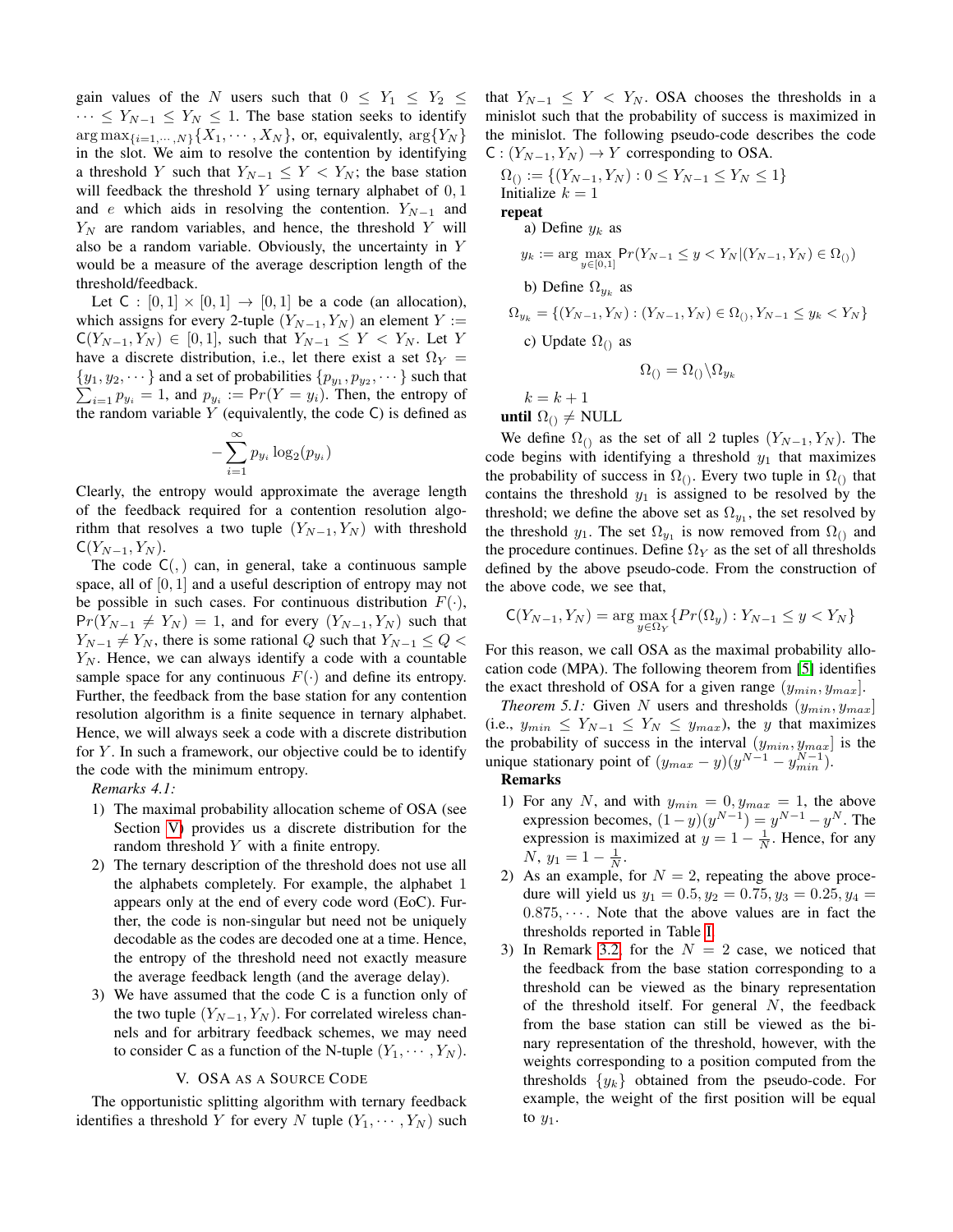

<span id="page-5-1"></span>Fig. 1. Plot of the average delay performance of OSA and MPA as a function of the number of users  $N$ . We have also plotted the entropy of the threshold random variable corresponding to MPA.

In Figure [1,](#page-5-1) we plot the average delay performance of OSA (as described in Section [III\)](#page-2-0) and the maximal probability allocation code. As expected, the performance of OSA and MPA are similar and in fact, MPA performs better than OSA as it identifies the optimal thresholds without any approximations (see Remark [3.1\)](#page-2-2). We have also plotted in the Figure [1,](#page-5-1) the entropy of the maximal probability allocation code in bits. As expected, the entropy of the random variable reflects the average delay performance of the contention resolution algorithm as a function of  $N$  very well.

## *A. Entropy Minimization*

Entropy is a concave function of the distribution. The maximal probability allocation code identifies a local minima in the space of probability distributions. From limited numerical work (not reported in this paper), we conjecture that the maximal probability allocation code is a globally entropy minimizing strategy as well. The following theorem proves the optimality of MPA for the  $N = 2$  case.

*Theorem 5.2:* MPA is a delay minimizing strategy and an entropy minimizing strategy for  $N = 2$  case.

*Proof:* Let  $(x, 1)$  be the contention range in the first minislot for the delay minimizing strategy. Conditioning on the first minislot, the optimal average delay  $D$  can be written as

$$
D = 2x(1 - x) + (1 + D)(1 - 2x(1 - x))
$$

The optimal solution of D is 2 and is obtained at  $x = \frac{1}{2}$ . We note from Figure [1](#page-5-1) that the average delay of MPA is 2 and hence, MPA is a delay optimal strategy.

Let  $\{p_i\}$  be the discrete distribution that minimizes the entropy of the code for  $N = 2$  case. We will define  $E({p_i}) := -\sum_i p_i \log_2(p_i)$  as the minimum entropy. Then, conditioning on the first minislot (as before), we have,

$$
E({p_i}) = -2x(1-x)\log(2x(1-x)) + E({x^2p_i}) + E({(1-x)^2p_i})
$$
 until  $(f \neq 0)$ 

where,

$$
E({api}) = -\sum_{i} ap_i \log_2(ap_i)
$$

Substituting in the above expression and simplifying it, we have,

$$
E(\{p_i\}) = \frac{-2x(1-x)\log_2(2x(1-x))-x^2\log(x^2)-(1-x)^2\log((1-x)^2)}{2x(1-x)}
$$

The above expression is minimized at  $x = \frac{1}{2}$  and the minimum entropy is 3. From Figure [1,](#page-5-1) we note that the entropy of the threshold random variable for MPA is 3 and hence, MPA is an entropy minimizing strategy as well.

## VI. TWO EXAMPLES

<span id="page-5-0"></span>In this section, we discuss contention resolution for two different channel scenarios, a constant channel and a correlated channel. We compare the performance of OSA/MPA with the source-coding framework and illustrate the generality of our proposed technique.

## *A. Constant Channel*

We consider a downlink wireless channel with 3 users. We assume that the channel gain is a constant, say 1 unit, for all users and for all time slots. The objective of the contention resolution algorithm is to identify a user from the set of 3 users (akin to a distributed medium access problem). Suppose that the users pick a uniform random variable,  $X_i$ , in  $[0, 1]$ independent of the other users. Then, OSA can be used to resolve contention among the 3 users by identifying the user with the largest value of  $X_i$ ; this is a popular strategy to apply OSA for discrete channel distributions. The average number of slots required to resolve contention using OSA is then 2.12 slots (obtained from simulations).

The OSA, in every slot, attempts to identify a  $y$  such that the probability of a unique user in the interval  $(y, 1)$  is maximized. Here, in this example, we note that it is more appropriate to identify a  $y$  that maximizes the probability of success either in  $(y, 1]$  or in  $[0, y)$ . The following algorithm is a contention resolution strategy optimized for this problem.

Initialize:  $y_{low} = 0, y_{min} = 1 - \frac{1}{3}, y_{max} = 1$ Initialize:  $f = 0, k = 1$ repeat  $f = (0, 1, e)$  feedback for interval  $(y_{min}, y_{max})$ if  $(f = e)$  then  $k = k + 1$  $f = (0, 1, e)$  feedback from interval  $[y_{low}, y_{min})$ if  $(f = 0)$  then  $y_{low} = y_{min}$  $y_{min} = y_{min} + (y_{max} - y_{min}) \times (1 - \frac{1}{3})$ end if else if  $(f = 0)$  then  $y_{max} = y_{min}$  $y_{min} = y_{min} + (y_{max} - y_{low}) \times (1 - \frac{1}{3})$ end if  $k = k + 1$  $\left( \frac{1}{2} \right)$